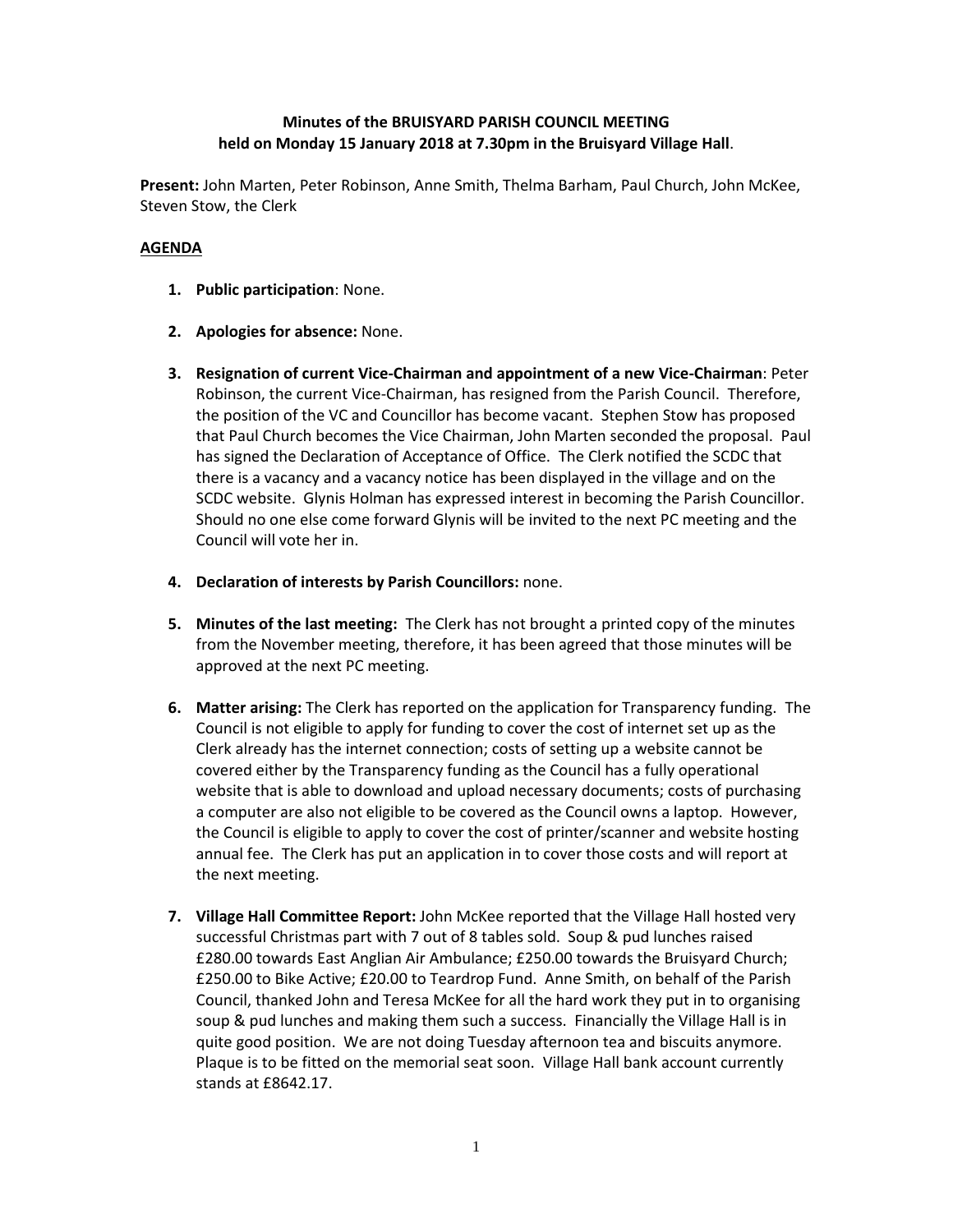#### **8. Financial Matters:**

John McKee proposed that financial transactions a) to n) were all in order and Paul Church seconded this proposal.

- a) Payment to Dennington Hall Farms for rent of car park of £40.00 made on 13/11/17
- b) Payment to Kindlewood for grass cutting of £156.00 made on 13/11/17
- c) Payment to Geoff Rogers for grass cutting of £120.00 made on 13/11/17
- d) Payment to Today Type & Design for printing of newsletter of £30.24 made on 13/11/17
- e) Payment to the Clerk (wages) of £240.00 made on 15/01/18
- f) Payment to Post Office Ltd (NI contributions to HMRC) of £60.00 made on 15/01/18
- g) Payment to David Smith for Wix domain hosting of £ made on 15/01/18
- h) Payment to S Roberts for Mediterranian Food and Drink Evening of £222.69 made on 31/10/17
- i) Payment to B T McKee for cleaning of £35.00 made on 06/11/17
- j) Payment to Kindlewood for grass cutting of £84.00 made on 14/11/17
- k) Payment to PCC issued in error of £207.50 made on 06/11/17
- l) Payment to Kindlewood for grass cutting of £36.00 made on 07/12/17
- m) Payment to Southern Power for utilities of £178.99 made on 26/11/17
- n) Payment to B T McKee for cleaning of £50.00 made on 18/12/17
- o) At the last statement the Parish Council current account held £2696.23, the deposit account held £482.96 and the Village Hall account held £8642.17.
- **9. Bruisyard village website: domain ownership, website maintenance and MS Office administration:** David Smith has transferred the website to the new hosting service Wix with an annual fee of £37.12 per year; David has also registered bruisyard.com as a domain name at a cost of £46.36 for 3 year period, we also pay £54.72 per year for MS Office emails and file sharing site. Anne Smith has passed on a request from David Smith that someone younger in the village should take ownership and administration of anything related to the website or hosting sites. David is happy to train that person to make the required amendments to the websites and to download any documents/files/pics etc.
- **10. BPC Standing Orders amendment: Procurement of Contracts:** Prior to the PC meeting the Clerk has distributed to the members of the Council the amendments to Procurement of Contracts of the Standing Orders (18c and 18f) plus the inclusion of a new paragraph 18d vii which refers to the Bribery Act 2010 and amendment to 18c v which refers to the estimated value of the contract. The Council has discussed and understood the amendments. Anne Smith proposed that the standing orders are adopted with amendments, Stephen Stow seconded the proposal. All were in favour.
- **11. Internal Control Statement:** following SALC's recommendation that the Council maintains an adequate and effective system of internal control and conducts an annual review of the effectiveness of the system of control as per Regulation 6(1) of the Accounts and Audit Regulations 2015 the council has conducted such review and has adopted an Internal Control Statement for year ending 31 March 2018. ICS is available